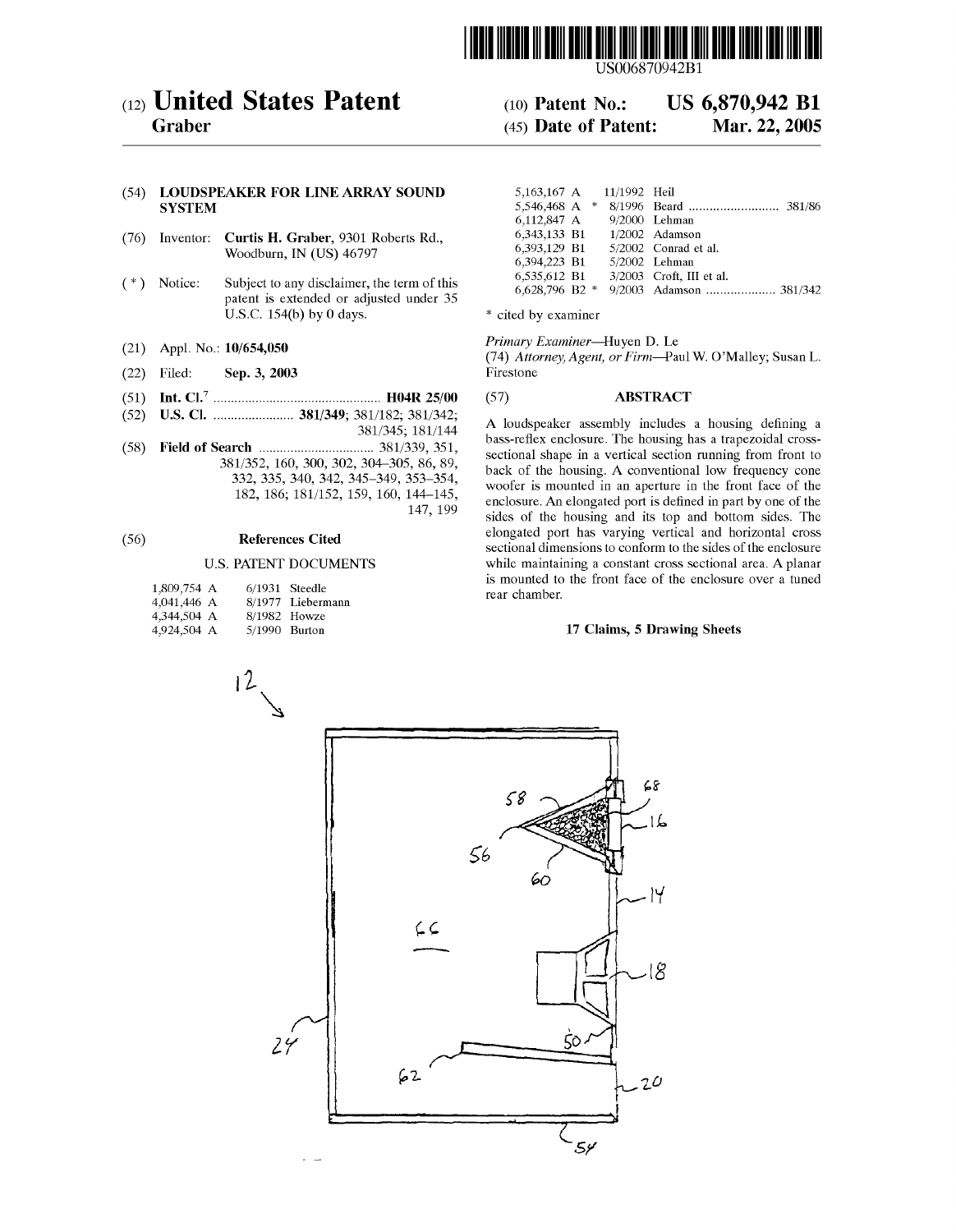

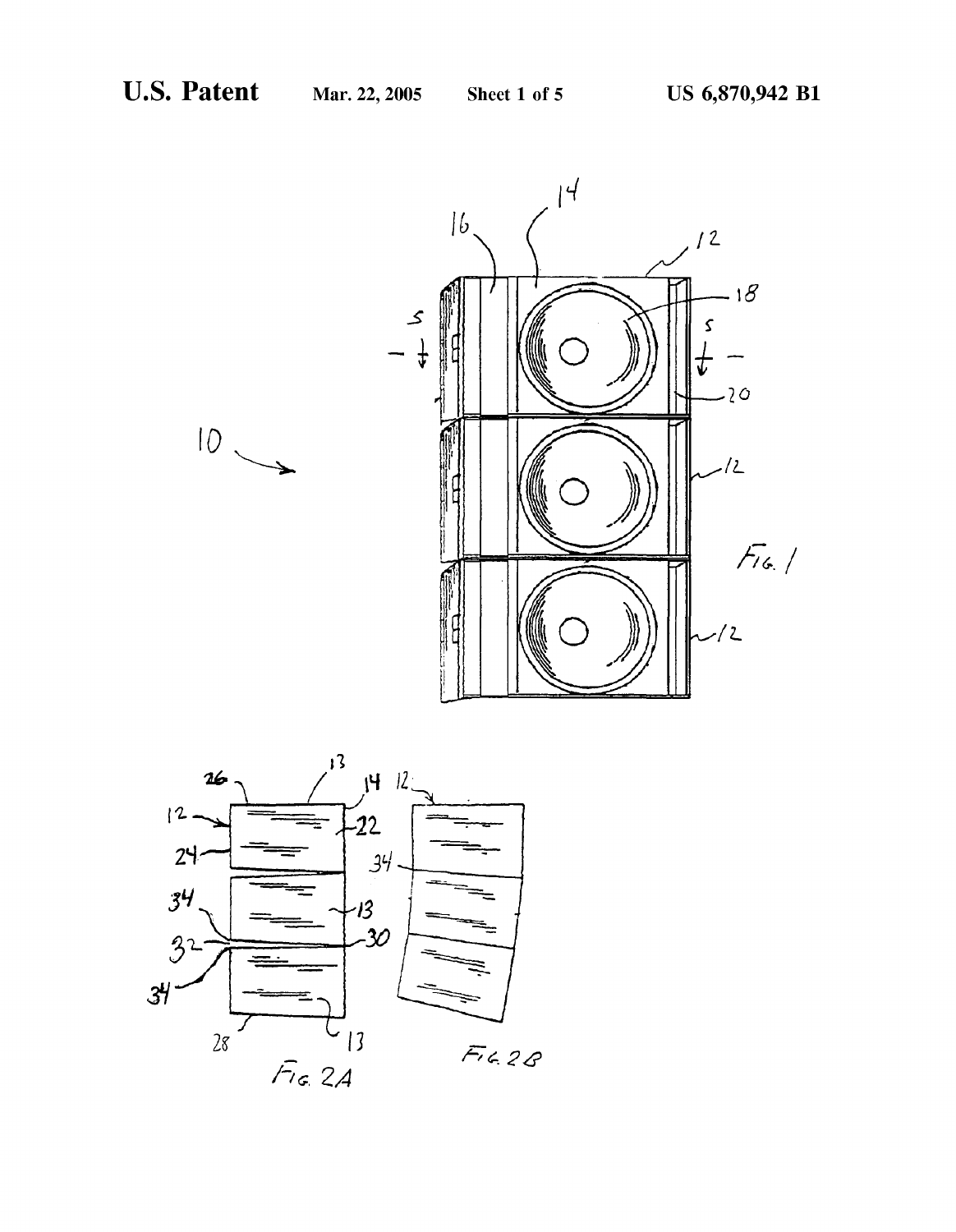

 $FIG. 3$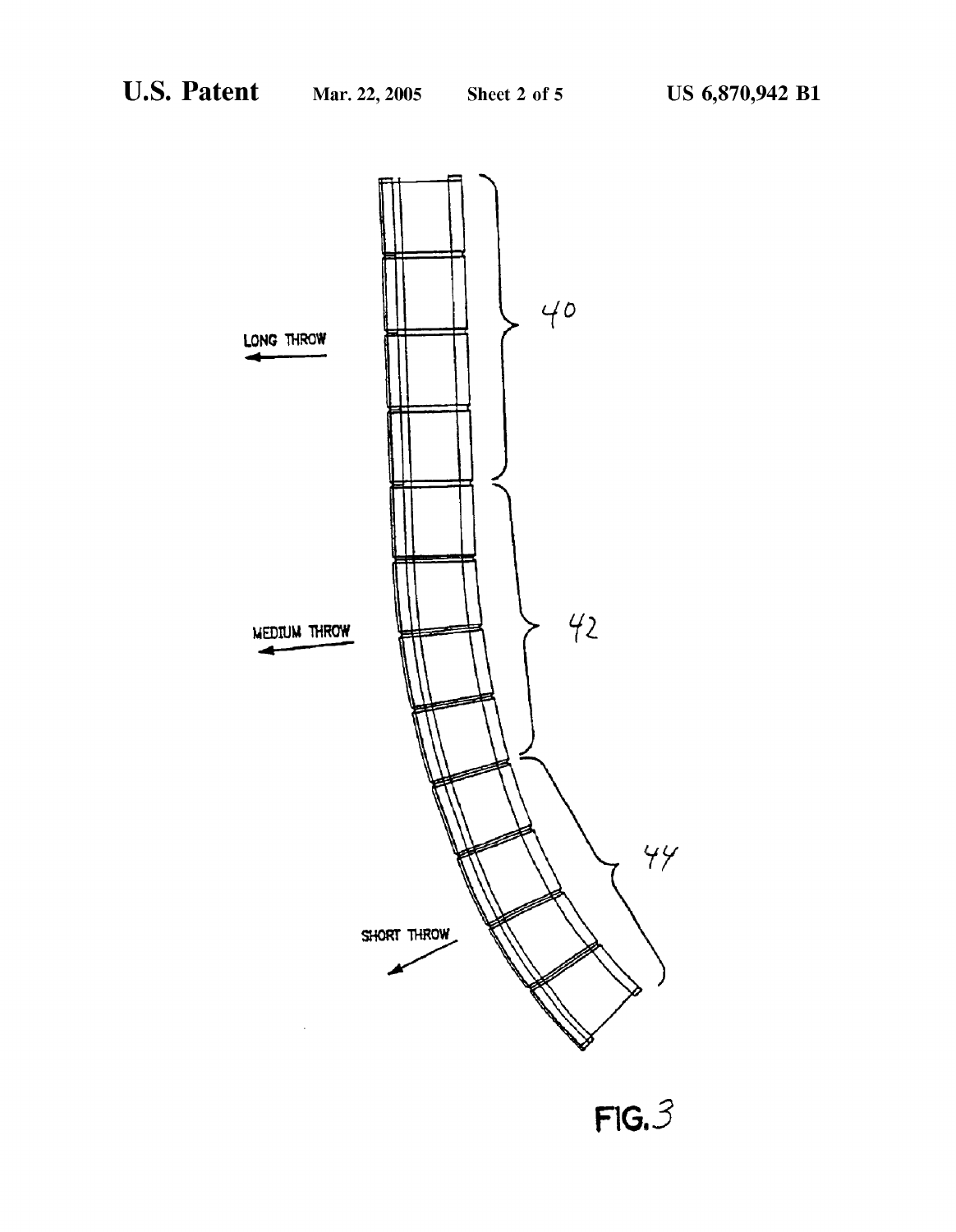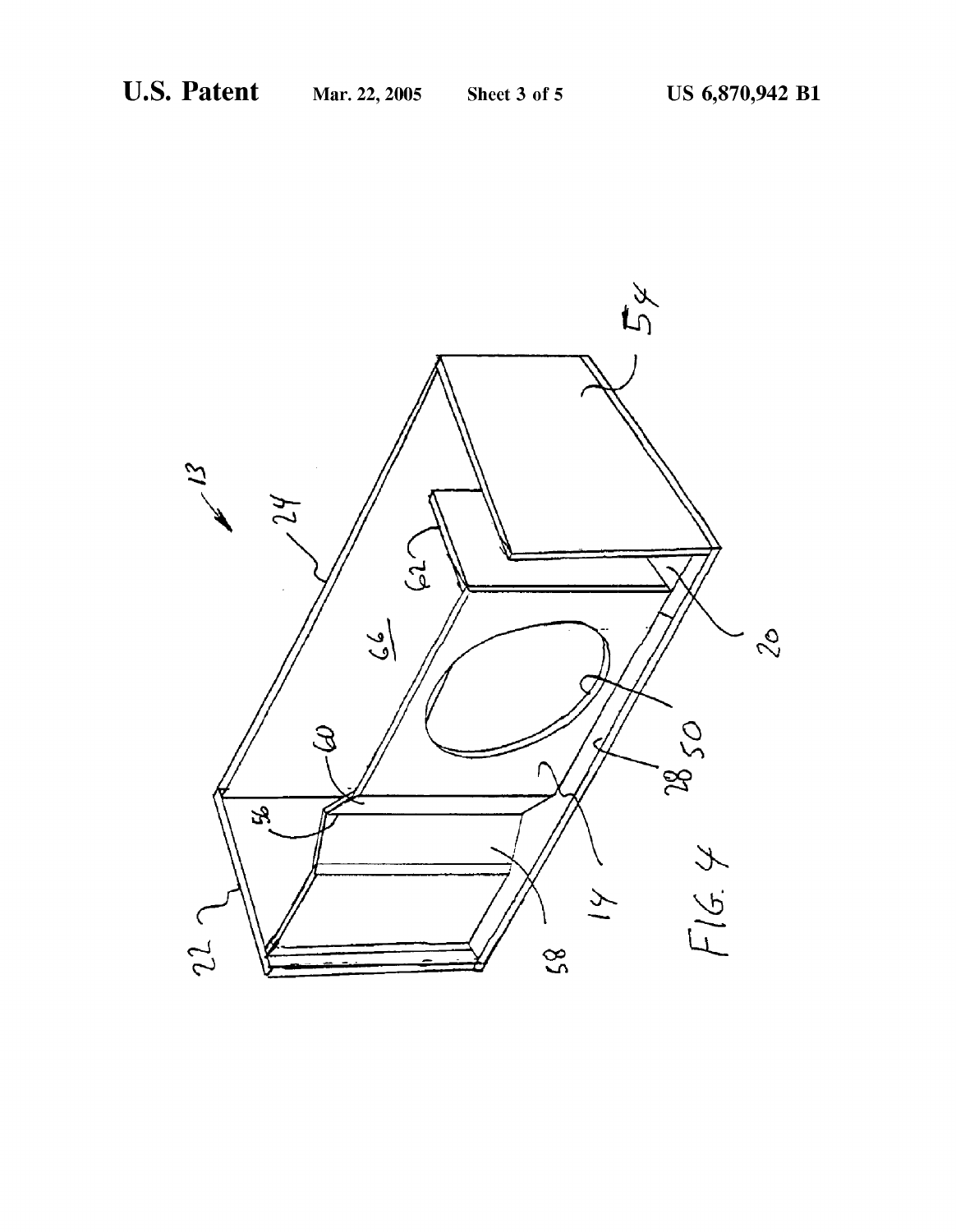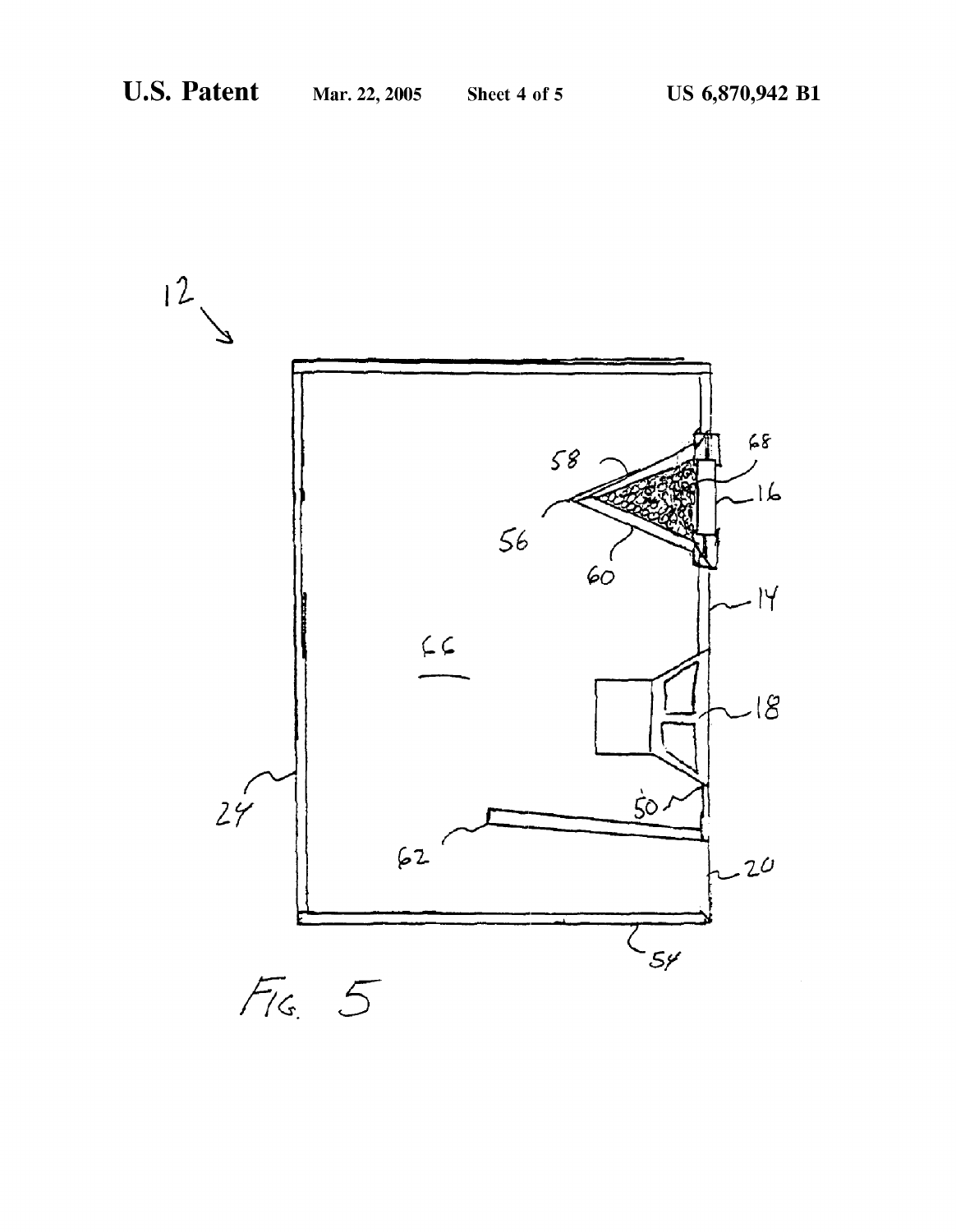

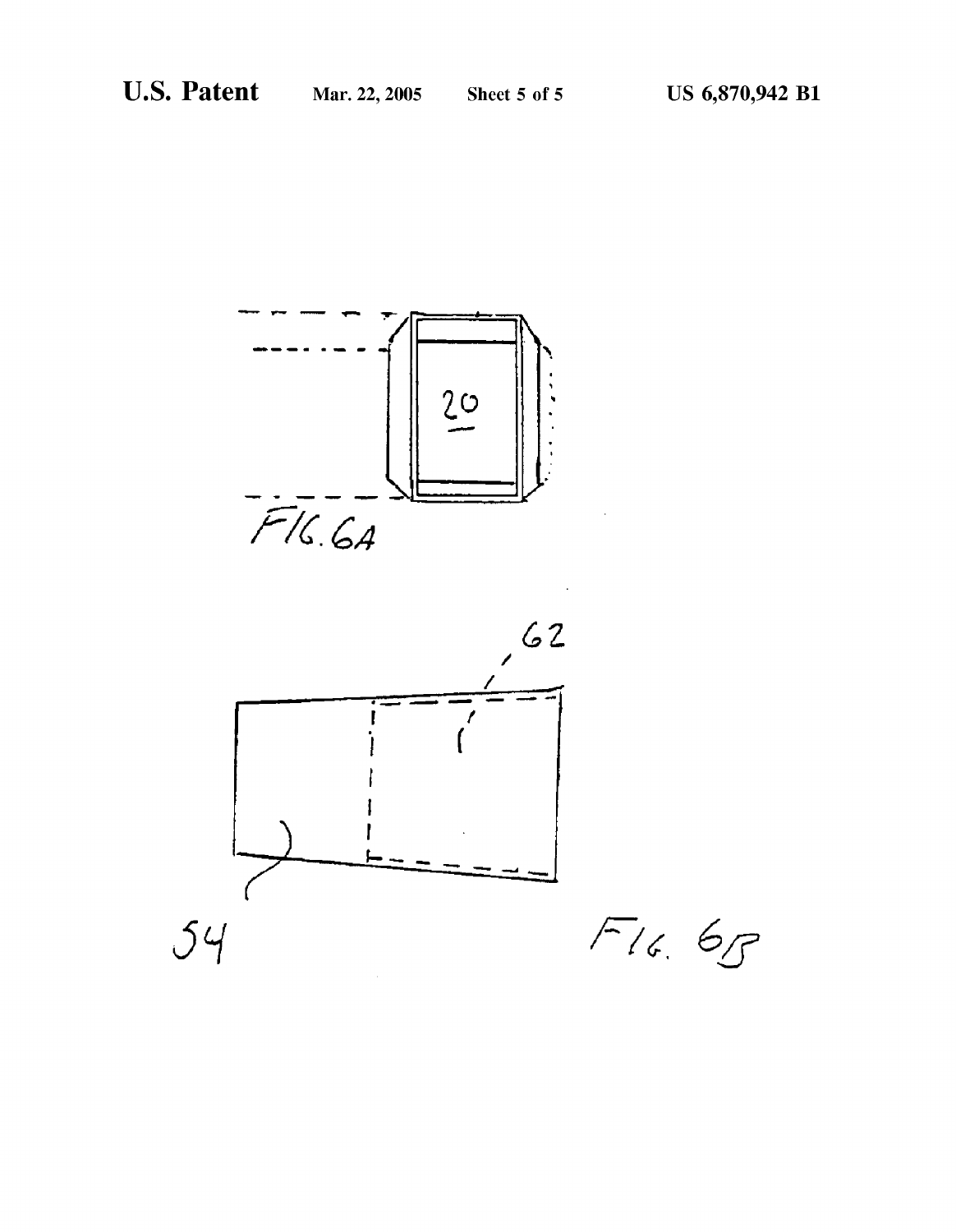$\overline{\phantom{0}}$ 

 $10$ 

# LOUDSPEAKER FOR LINE ARRAY SOUND **SYSTEM**

## BACKGROUND OF THE INVENTION

1. Technical Field

The invention relates to an electro-acoustical devices and, more particularly, to a loudspeaker for use in constructing a line array of loudspeakers.

2. Description of the Problem

Large space, public sound systems rely on a combination of loudspeaker types to achieve efficiency, wavefront coherence, a broad and level audio frequency bandwidth and good coverage of an audience located in the space. A 15 foundational element in many Such public Sound Systems is a line array of multi-transducer loudspeakers. A line array, in its classical form, consisted of a vertical row of "closely spaced", cone type, direct radiator acoustical drivers set in a baffle. In this arrangement adjacent acoustical drivers are  $_{20}$ mutually coupled to reduce the Spread of the Sound in the plane comprising the axis of alignment of the drivers and to promote even diffusion of the Sound energy in an expanding half cylinder having the axis of alignment as its center. Since line arrays are typically oriented vertically, this means that  $_{25}$ sound reproduced has a minimal vertical spread and enhanced horizontal audio qualities and exhibit greater efficiency.

Mutual coupling of the acoustic drivers results from the acoustic drivers being identical, producing the same sounds  $_{30}$ and being closely spaced. What constitutes "closely spaced" is a function of the highest audio frequency that the array is intended to produce, but roughly means that the center of each speaker cone should be spaced from adjacent cones by no more than a quarter wavelength of the highest frequency  $35$ sound the array is intended to reproduce. Audible sound ranges in wavelengths from about 17 meters at 20 hertz to 1.7 cm at 20 Kilohertz. The smallest direct radiator speakers used are usually on the order 10 cm. allowing sound reproduction up to a frequency of about 3 Kilohertz. This  $_{40}$ provides for good speech intelligibility but is less suitable for amplification of music into large spaces.

The prior art exhibits repeated attempts to provide line arrays capable of reproducing the highest discernable fre quencies by constructing devices which emulate certain 45 characteristics of ribbon or "planar' type devices. Ribbon type audio transducers date back to the early twentieth century. An example of an early ribbon type audio trans ducer is disclosed in U.S. Pat. No. 1,809,754 for an "Elec trostatic Reproducer' to Steedle. Ribbon devices resemble 50 an elongated flat panel and produce Sound from a vibrating flat Surface. In effect a ribbon or planar is a line array of infinitesimal elements positioned directly adjacent one another, i.e. a line array having Zero Spacing between mutually coupled drivers. This in turn means that a planar 55 has no practical upper frequency limit in the human audio range. Unfortunately, as observed by Adamson in U.S. Pat. and power handling capacity preventing application of the  $\alpha$  devices in replacing high frequency compression drivers in  $\alpha$ <sub>60</sub> systems for large spaces. Planars can also suffer from selective frequency cancellation due to out of phase reflection issues from the mounting enclosure used in linear array units.

Due in part to the perceived problems with planars, 65 several attempts have been made to produce a device that behaves like a planer but is constructed using horn loaded,

2

conventional mid or high frequency drivers. Such a device is usually intended to be used to reproduce Sound over a broad frequency range. Precursors to and examples of these devices are represented by U.S. Pat. No. 4,344,504 to Howze, U.S. Pat. No. 5,163,167 to Heil, U.S. Pat. No. 6,343,133 to Adamson, and U.S. Pat. No. 6,394,223 to Lehman. The proposed Systems have obtained Some of the performance, high frequency fidelity and efficiency gains of a planar. However, horn loading introduces Some distortion to Sound reproduction. It would be desirable to produce a loudspeaker which overcomes the problems with incorpo rating ribbon devices used in line arrays and which mini mizes the need to resort to horn loading to situations requiring greater output power than is currently the case.

# SUMMARY OF THE INVENTION

According to the invention there is provided a multi transducer loudspeaker assembly for use in line arrays in large audience settings. A preferred loudspeaker assembly includes a trapezoidal housing defining a bass-refleX enclo sure. The housing's trapezoidal cross-sectional shape is in a vertical section running from front to back of the housing parallel to the primary axis of the array. A conventional low frequency cone woofer is mounted in an aperture in the front face of the enclosure. An elongated port for the woofer is defined in part by one of the sides of the housing and its top and bottom covers. The elongated port has varying vertical and horizontal cross sectional dimensions to conform to the sides of the enclosure while maintaining a constant cross sectional area. A planar is mounted to the front face of the enclosure over a acoustic reflection dampening indent on the front face.

Additional effects, features and advantages will be appar ent in the written description that follows.

# BRIEF DESCRIPTION OF THE DRAWINGS

The novel features believed characteristic of the invention are set forth in the appended claims. The invention itself however, as well as a preferred mode of use, further objects and advantages thereof, will best be understood by reference to the following detailed description of an illustrative embodiment when read in conjunction with the accompanying drawings, wherein:

FIG. 1 is a frontal view of several loudspeaker enclosures showing alignment of high frequency ribbon tweeters and exits for the low frequency sound;

FIGS. 2A and 2B are alternative arrangements of the loudspeaker enclosures.

FIG. 3 is an array of loudspeakers incorporating the present invention.

FIG. 4 is a perspective drawing of a housing for one of the

loudspeaker enclosures of FIG. 1.<br>FIG. 5 is a cross sectional view of the loudspeaker housing along section line  $5-5$  in FIG. 1.

FIGS. 6A and 6B are a front elevation of an elongated port and a Side elevation of a loudspeaker enclosure with the location of the same port shown in phantom.

## DETAILED DESCRIPTION OF THE INVENTION

Referring now to the figures and in particular to FIG. 1 where an array 10 of multi-transducer loudspeaker units 12 is arranged in Vertical alignment one on top of another. Loudspeaker units 12 each have a front face 14 from which sound radiates from a high frequency planar or ribbon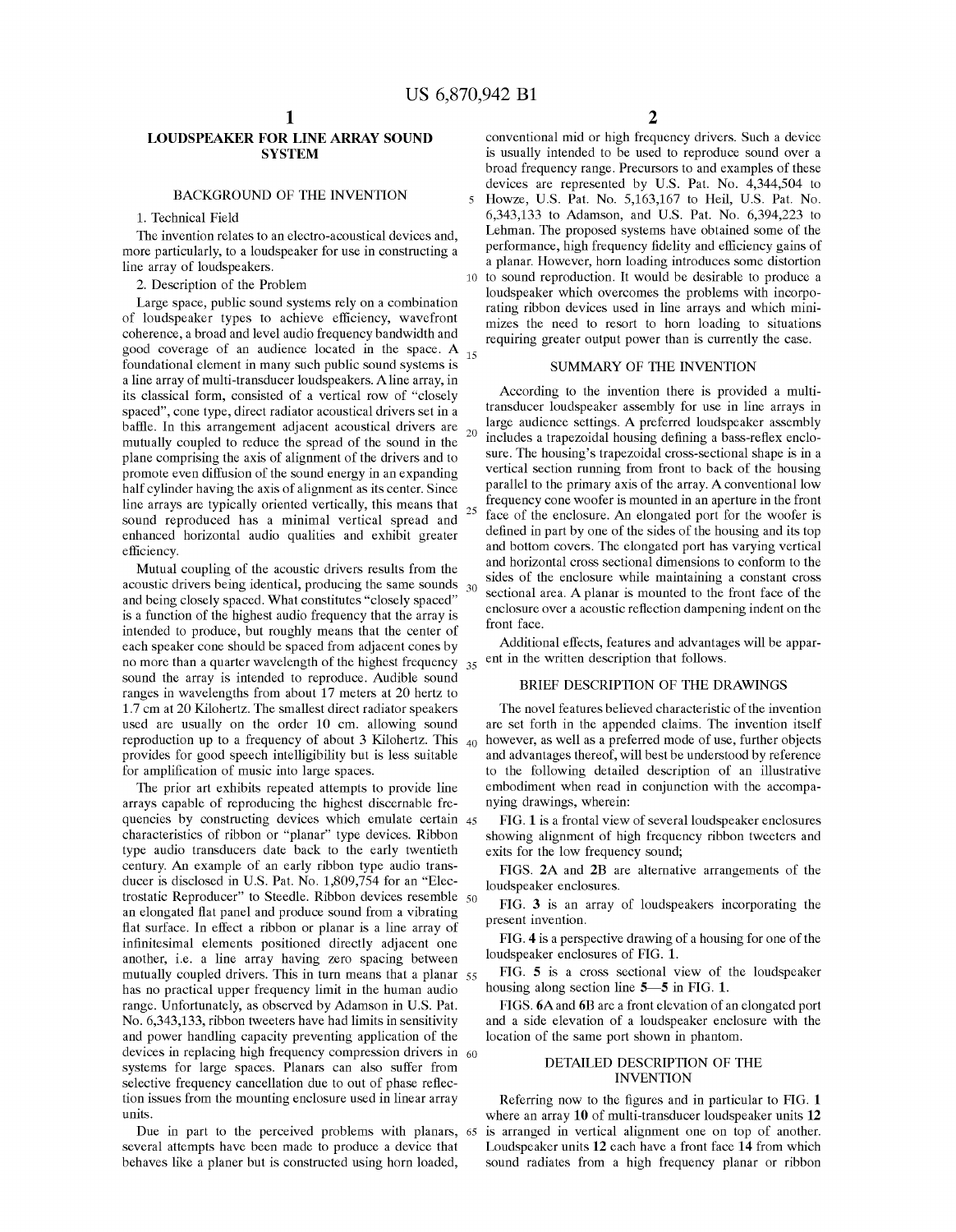tweeter 16, a woofer 18, and a low frequency, elongated port 20. The particular types of transducers and ports for a loudspeaker unit 12 are aligned with like elements for adjacent loudspeaker units 12.

As may be seen in FIGS. 2A and 2B loudspeaker units 12 5 are disposed in trapezoidal housings 13. By trapezoidal it is meant that the housings 13 are characterized from bases 28 and upper covers 26 which converge from front to back of the units 12. This same shape is sometimes referred to as a trapezium. The front face 14 and back wall 24 are parallel giving each housing 13 a side on trapezoidal appearance. The individuals sides of a trapezoidal housing 13, such as side 22, are trapezoidally shaped with front and rear parallel edges and top and bottom converging SideS. In practice, loudspeaker units 12 are arranged in a vertical plane, either 15 straight up and down as shown in FIG. 2A, or in a curving manner such as shown in FIG. 2B, or, as is most typically the case where large Volumes need to be covered, as a mixture of shapes (Straight vertical 40, moderate curve 42, tight curve 44) as shown in FIG. 3. The more nearly straight the  $_{20}$  formed. This void is filled with a sound dampening material array, the greater the vertical compression of the sound output from the array for reaching distant portions of an audience. Whatever the curvature, the front faces 14 meet edge to edge 34 to maintain Spacing between acoustic transducers. Along the back faces 24 the units  $12 \text{ may be } 25$ arrayed Step wise in a curved fashion meeting along edges 34, or the units may be held vertically with a gap 32 between the trailing edges 34.

Referring to FIG. 4, housing 13 is shown with the top cover 26, planar 16 and woofer 18 removed to better 30 illustrate some of the improvements of the present invention to the art. Housing 13 comprises a base 28 on which rise end walls 22 and 54 which run from front to back of the housing. End walls or sides 22 and 54 are trapezoidal in shape with the base of the trapezoid being disposed to rise vertically 35 from the base 28 adjacent the opposite ends of front face 14. A shorter rear wall is disposed across the back of housing 14. A port 20 communicating with the interior of housing 13 is opened in front face 14. Base 28, cover 26, ported front face 14, rear face 24 and end walls or sides 22 and 54 define an 40 loudspeaker units held in a plane of alignment, each loud elementary bass-refleX enclosure. Port 20 is an elongated port with a rectangular section, being defined between end wall 54, baffle 62, which is a vertical wall placed inside housing 13, and by the interior surfaces of base 28 and cover 26. Since cover 26 and base 28 converge on one another 45 from front to back, elongated port 20 does not have a constant Vertical dimension. To compensate for the con stantly changing vertical dimension of port 20, baffle 62 is set obliquely with respect to end wall 54, the horizontal spacing between the two walls increasing from front to back. 50 This allows the cross sectional area of port 20 to remain substantially constant from front to back.

An aperture 50 for a woofer is cut in front face 14. Port 20 provides a tuned outlet for sound from the reverse side of the woofer tuned by a bass-reflex enclosure  $\boldsymbol{00}$ . Also dis- $\boldsymbol{55}$ posed on front face 14 is a vertical indent 56 comprising first and second canted faces 58 and 60. Typically, planars have been mounted in so-called infinite baffles with little to no effort has been made to provide these devices with a tuned rear chamber to extend the low frequency knee of the device. 60 Indent 14 provides Such a tuned rear chamber, extending the operating frequencies of the device down to the mid frequency ranges. The depth of indent 14 should be approxi mately one quarter of a wavelength of the lowest frequency the planar is intended to produce. Faces **58** and **bu** should 65 intersect at an angle of between  $30^{\circ}$  and  $60^{\circ}$ . The effect is at the desired operating frequency no reflected Standing wave

4

is produced with Sound output canceling properties. Housing 13 allows use elongated port 20 for the lowest frequency range to be produced, woofer 18 for low to mid range frequencies, and ribbon tweeter 16 for mid to high range frequencies.

Referring to FIG. 5 a loudspeaker 12 is illustrated in cross section illustrating the positioning of the active elements. In a preferred embodiment of the present invention loud speaker units 12 incorporate ribbon tweeters 16 in a high power line array. One difficulty in the prior art in utilizing ribbon tweeters has been the tendency of some of the output power to be lost at certain frequencies from reflection of sound emitted from the backside of the ribbon, reflected by the line array unit and combined out of phase with forward emitted sound. Planar or ribbon tweeter 16 is positioned over an elongated, V-shaped indent 56. Indent 56 is elongated in the direction of alignment of loudspeaker units 12. With planar 16 positioned over indent 16 a void with a triangular section perpendicular to the direction of elongation is 68 such as wool or a synthetic fiber to limit ringing. Woofer 18 is set in aperture 50. Between aperture 50 and end wall 54 is shown a baffle 62 which extends back into the enclosure from front face 14, but which does not reach back wall 24. The divergence of baffle 62 from wall 54 is illustrated. Elongated port  $20$  is formed between baffle  $62$  and wall  $54$ . FIGS.  $6A$  and B further illustrate the changing vertical and horizontal dimensions of elongated port  $20$ .

The invention provides an improved line array element which incorporates a ribbon tweeter or planar element. The use of a tuning rear chamber improves output from the planar element and also extends its frequency operating range. The loudspeaker also incorporates an improved port.

While the invention is shown in only one of its forms, it is not thus limited but is susceptible to various changes and modifications without departing from the Spirit and Scope of the invention.

What is claimed is:

1. A loudspeaker unit for a line array of neighboring speaker unit comprising:

- a housing:
- a planar acoustical transducer having length and breadth disposed with respect to the housing to extend length wise from near one side of the housing to near an opposite side of the housing in parallel with the plane of alignment; and
- a tuned rear chamber disposed behind the planar acous tical transducer including a reflection canceling Surface defining the back of the tuning chamber; and
- a low frequency acoustical driver mounted with respect to the housing.

2. A loudspeaker unit for a line array as set forth in claim 1, further comprising:

the housing having front and back faces,

- a bass-refleX enclosure defined by the housing having a forward directed port through the front face;
- the low frequency acoustical driver being positioned in the front face;
- the planar acoustical transducer being positioned parallel to and in front of the front face; and
- an indent in the front face behind the planar acoustical transducer forming the tuned rear chamber for the planar.

3. A loudspeaker unit as claimed in claim 2, further comprising: